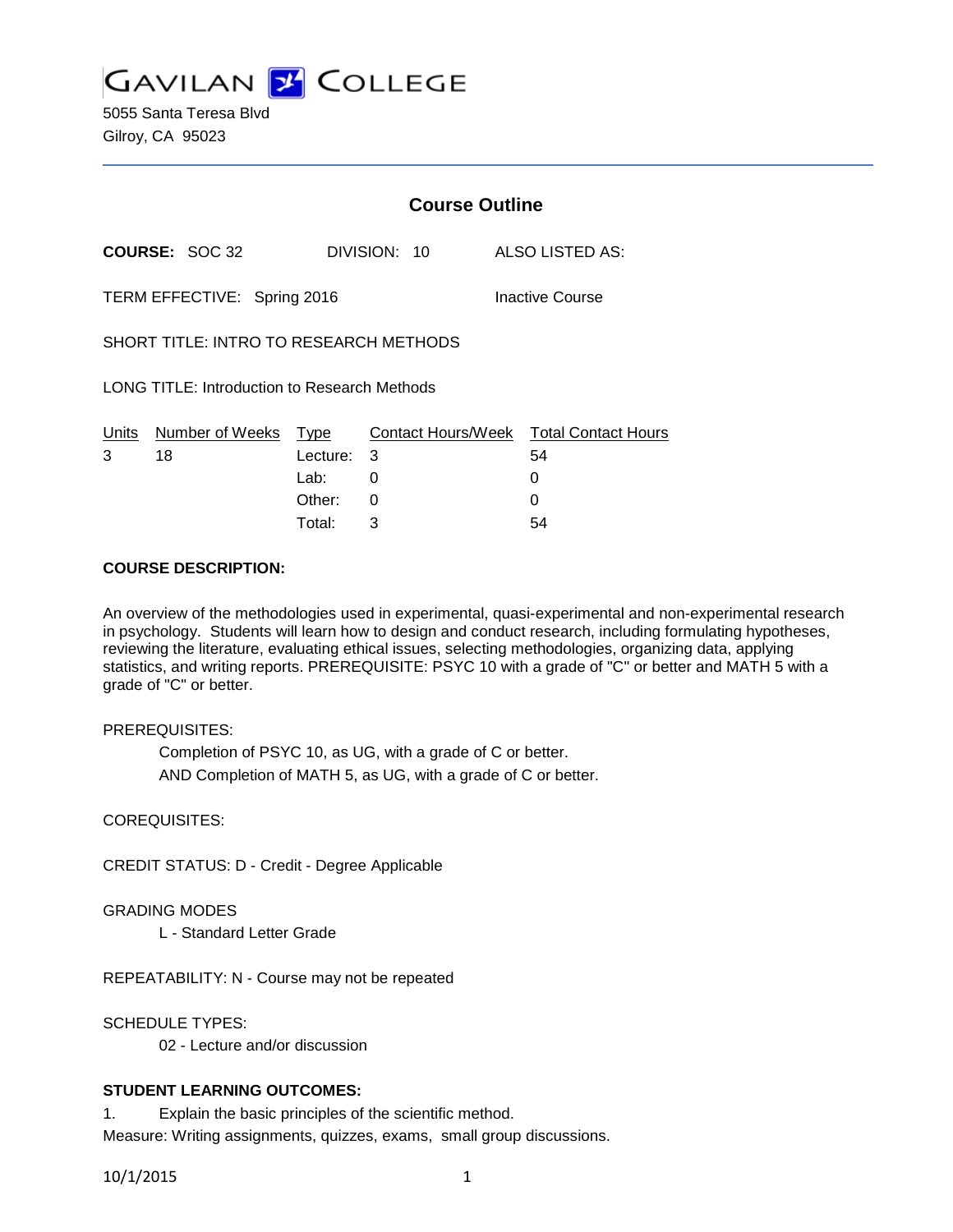ILO: 1,2,3,4,7 GE-LO: A2,A3,A7,D3 Anticipated Year of Assessment: 2015 2. Critically evaluate research reports. Measure: Research paper, writing assignments. ILO: 1,2,3 GE-LO: A3,A4,A7,D3 Anticipated Year of Assessment: 2015 3. Synthesize a body of research findings. Measure: Research paper, writing assignments. ILO: 1,2,3 GE-LO: A3,A4,A7,D3 Anticipated Year of Assessment: 2015 4. Develop and test hypotheses, and assess the generalizability of study results. Measure: Research paper, writing assignments, small group discussions. ILO: 1,2,3 GE-LO: A3,A5,B6,E3 Anticipated Year of Assessment: 2015 5. Select appropriate research designs to test hypotheses. Measure: Research paper, quizzes, exams. ILO: 1,2,3 GE-LO: A3,A5,B6,E3 Anticipated Year of Assessment: 2015 6. Demonstrate knowledge of general research designs, experimental and non-experimental methods, and standard research practices. Measure: Quizzes, exams. ILO: 1,2,3,7 GE-LO: A3,A6,D3 Anticipated Year of Assessment: 2015 7. Explain the ethical treatment of human and animal participants in research and the institutional requirements for conducting research. Measure: Writing assignments, quizzes, exams, small group discussions. ILO: 1,2,3,4,7 GE-LO: A1,A2,A3, D3, E3 Anticipated Year of Assessment: 2015 8. Demonstrate proficiency in APA style. Measure: Research paper. ILO: 1,2,3,7 GE-LO: A3,B5,D3

Anticipated Year of Assessment: 2015

# **CONTENT, STUDENT PERFORMANCE OBJECTIVES, OUT-OF-CLASS ASSIGNMENTS**

Inactive Course: 09/28/2015

Week 1 (3 Hours Content): Overview of Social Science Research

Student Performance Objectives (SPO): Students will describe the history and development of empirical study in the social sciences. Students will identify, examine, and describe the sources of research ideas and questions, and the goals of social science research. Students will examine the general pitfalls to avoid in social science research.

Out-Of-Class Assignments: Read the textbook chapter on this topic, and writing assignments.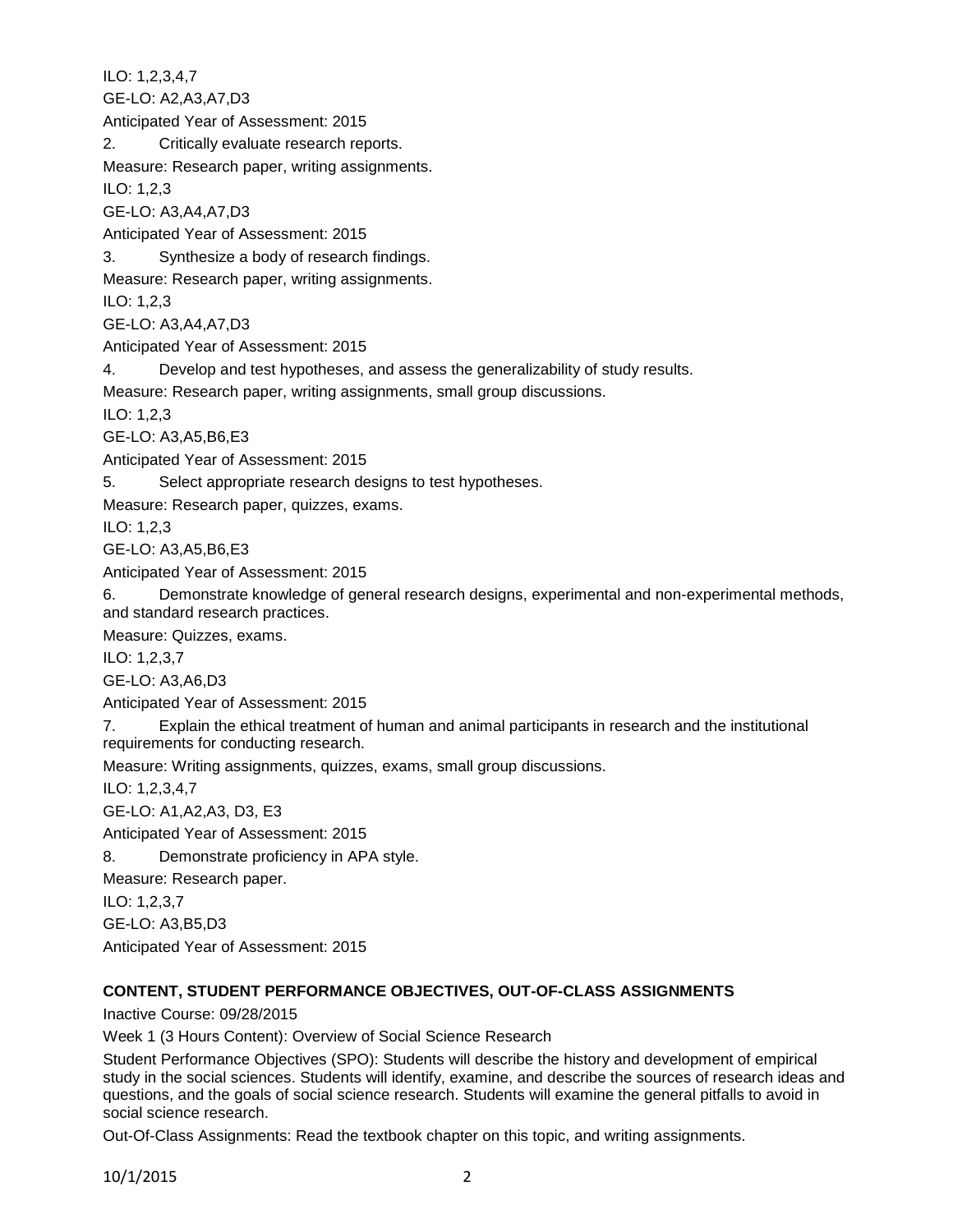Week 2 (3 Hours Content): Explanation in Scientific Social Science Research

Student Performance Objectives (SPO): Students will explain the basic scientific and nonscientific approaches to social science research as well as the basic principles of the scientific method and its goals. Students will contrast induction and deduction. Students will define what a paradigm, theory and a hypothesis is, and formulate and test hypotheses. Students will explain indexing and scale construction.

Out-Of-Class Assignments: Read the textbook chapter on this topic, research paper, and writing assignments.

Week 3 (3 Hours Content): Exploring the Literature in Social Science Research.

Student Performance Objectives (SPO): Students will demonstrate how a literature search is done. Students will describe the various parts of an article. Students will evaluate peer-reviewed literature.

Out-Of-Class Assignments: Read the textbook chapter on this topic, research paper, and writing assignments.

Week 4 (3 Hours Content): Conducting Ethical Social Science Research

Student Performance Objectives (SPO): Students will examine and explain the importance of research ethics in conducting research on humans and animals, and explain the arguments for and against research with animals. Students will define such terms as informed consent, deception, and confidentiality. Students will describe the APA ethical standards and institutional requirements for conducting research.

Out-Of-Class Assignments: Read the textbook chapter on this topic, and writing assignments.

Week 5 (3 Hours Content): Observations in Social Science Research

Student Performance Objectives (SPO): Students will define what a sample is. Students will compare and contrast observational/sampling methods such as naturalistic/unobtrusive observations measures of research, case study, survey research, field research, evaluation research, and describe their rationale. Students will describe conceptualization and operationalization of measurement. Students will describe the impact of reactivity, demand characteristics, expectancy effects, and the various biases in observational methods.

Out-Of-Class Assignments: Read the textbook chapter on this topic, and writing assignments.

Week 6 (3 Hours Content): Relational Research

Student Performance Objectives (SPO): Students will analyze, describe, and interpret causal and correlational relationships, and their limits.

Out-Of-Class Assignments: Read the textbook chapter on this topic, research paper, and writing assignments.

Week 7 (3 Hours Content): The Basics of Experimentation

Student Performance Objectives (SPO): Students will describe what an experiment is, and its advantages. Students will contrast independent, dependent, and control variables. Students will describe the sources of experimental error.

Out-Of-Class Assignments: Read the textbook chapter on this topic, and writing assignments.

Week 8 (3 Hours Content): Validity and Reliability in Social Science Research

Student Performance Objectives (SPO): Students will describe the levels of measurement. Students will define predictive, construct, external, and internal validity, and describe their importance in social science research. Students will define the various types of reliability and their importance in conducting social science research. Students will describe meta-analysis.

Out-Of-Class Assignments: Read the textbook chapter on this topic, and writing assignments.

Week 9 (4 Hours Content): Experimental Design

Student Performance Objectives (SPO): Students will identify, describe, employ, and analyze various experimental designs, and identify the reasons to choose particular experimental designs depending on the type of social science research. Students will describe the limitations of experimental methods.

Out-Of-Class Assignments: Read the textbook chapter on this topic, and writing assignments.

Week 10 (3 Hours Content): Experimental Design (continued)

Student Performance Objectives (SPO): Students will explain how to select appropriate statistical tests such as chi-square, correlation, t-tests, and ANOVA depending on the type of psychological research. Students will describe main and interaction effects using both tables and graphs. Students will define carryover effects, counterbalancing, and practice effects.

Out-Of-Class Assignments: Read the textbook chapter on this topic, and writing assignments.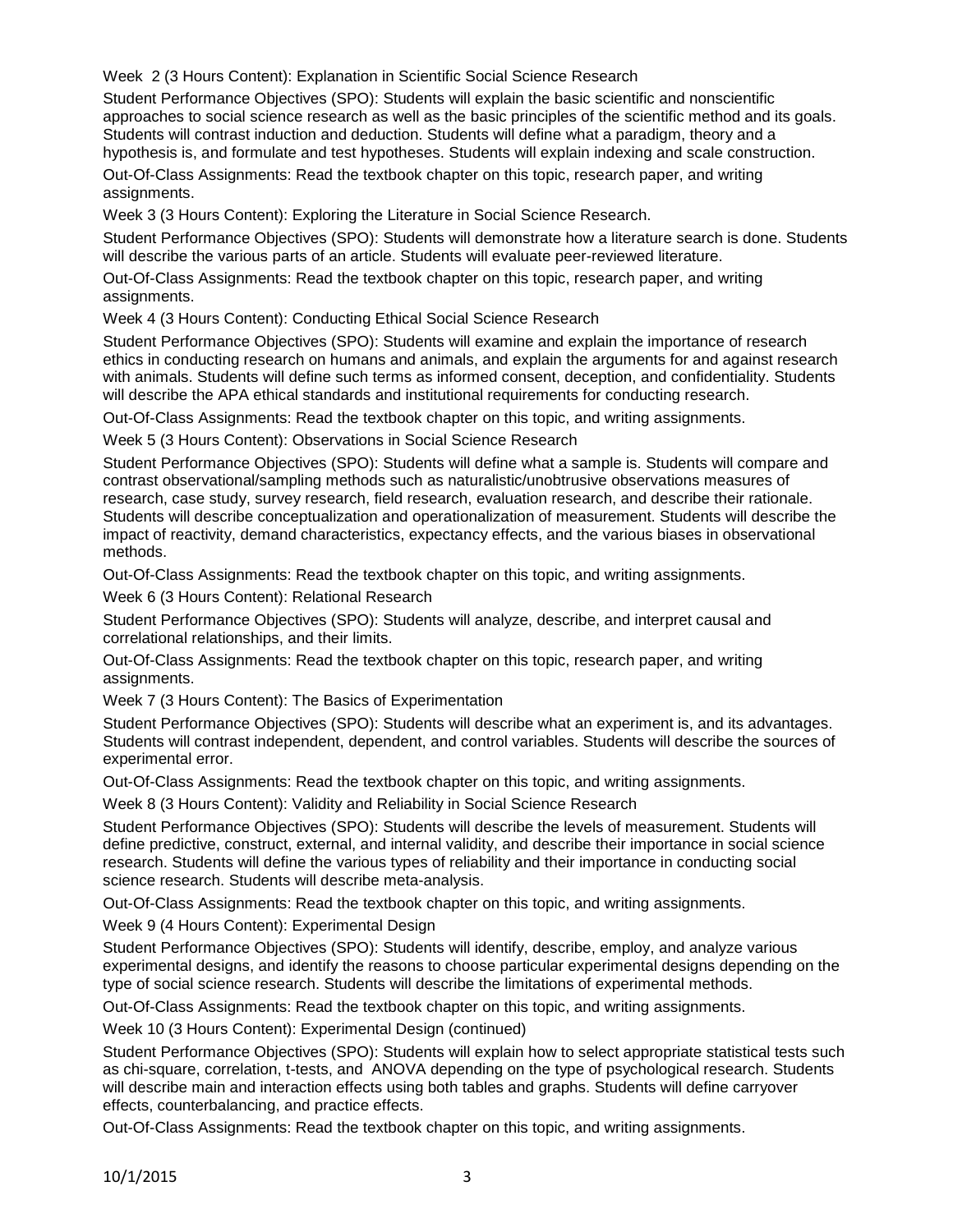Week 11 (3 Hours Content): Complex Design

Student Performance Objectives (SPO): Students will identify, examine, and describe more complex experimental designs such as factorial, complex within-subjects, and mixed.

Out-Of-Class Assignments: Read the textbook chapter on this topic, and writing assignments.

Week 12 (3 Hours Content): Small-n Experimentation

Student Performance Objectives (SPO): Students will identify and describe small-n designs such as the AB, ABA, alternating-treatments, multiple baseline, and changing-criterion.

Out-Of-Class Assignments: Read the textbook chapter on this topic, and writing assignments.

Week 13 (3 Hours Content): Quasi-Experimentation

Student Performance Objectives (SPO): Students will examine and describe the single-case research design, and the characteristics of true experiments and quasi-experiments.

Out-Of-Class Assignments: Read the textbook chapter on this topic, and writing assignments.

Week 14 (3 Hours Content): Quasi-Experimentation (continued)

Student Performance Objectives (SPO): Students will examine and describe internal validity in quasiexperimental experiments.

Out-Of-Class Assignments: Read the textbook chapter on this topic, and writing assignments.

Week 15 (3 Hours Content): Interpreting the Results of Social Science Research

Student Performance Objectives (SPO): Students will differentiate between qualitative and quantitative analysis of data, and demonstrate familiarity with current statistical software for conducting research. Students will demonstrate ability to critically interpret/evaluate research results.

Out-Of-Class Assignments: Read the textbook chapter on this topic, research paper, and writing assignments.

Week 16 (3 Hours Content): Interpreting the Results of Social Science Research (continued)

Student Performance Objectives (SPO): Students will assess the generalizability of social science research study results. Students will identify and describe the issues related to scale attenuation, regression artifacts, and converging operations.

Week 17 (3 Hours Content): Presenting Research Results

Student Performance Objectives (SPO): Students will compose a body of research findings. Students will demonstrate proficiency in APA style. Students will describe the steps in publishing an article, how to give an oral presentation, and how to give a poster presentation.

Out-Of-Class Assignments: Read the textbook chapter on this topic, research paper, and writing assignments.

Week 18 (2 hours): Final

### **METHODS OF INSTRUCTION:**

(1) Lecture (with PowerPoint), (2) Class and/or small group activity/discussion, (3) Quizzes, (4) Exams, (5) Writing assignments, (6) Research paper.

## **METHODS OF EVALUATION:**

Category 1 - The types of writing assignments required: Percent range of total grade: 40 % to 60 % Written Homework Reading Reports Term or Other Papers

Category 2 - The problem-solving assignments required: Percent range of total grade: 20 % to 30 % Homework Problems **Quizzes**